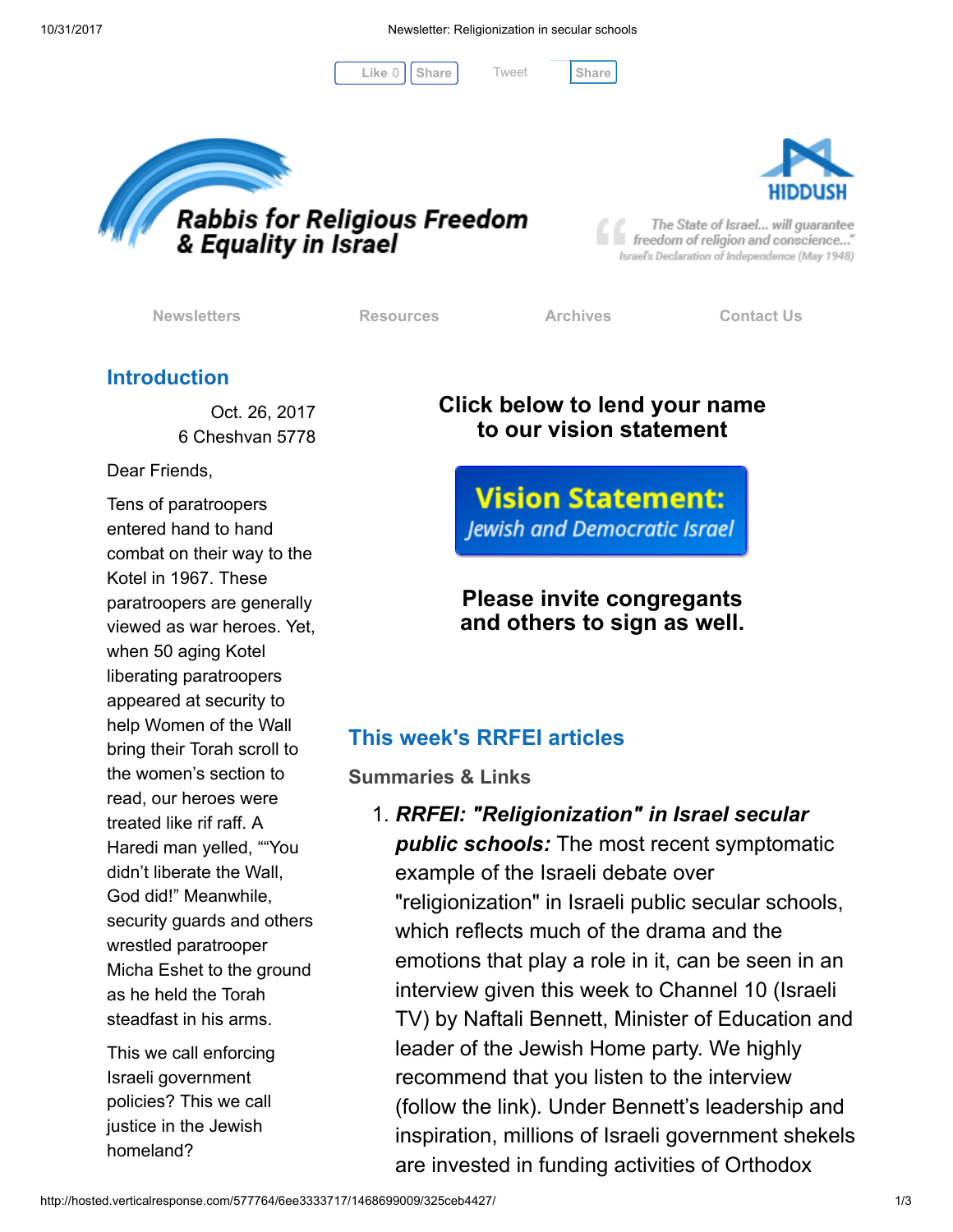Did God liberate the Kotel? Of course! No question about it! God also gave us the Torah, but that does not give people the right to tell Moses that he was not part of us receiving the Torah and it certainly does not give people the right to wrestle Moses to the ground when he was engaged in helping and support Israelites during their journey in the wilderness.

Check out these links about what happened on Rosh Hodesh Heshvan:

[Six Day War vets, Women](http://cts.vresp.com/c/?FreedomofReligionfor/6ee3333717/325ceb4427/a3498fca84) of the Wall scuffle with guards at Western Wall, Times of Israel.

Soldiers Who Liberated **[Jerusalem Pushed Away](http://cts.vresp.com/c/?FreedomofReligionfor/6ee3333717/325ceb4427/0ac4b6327f)** from the Western Wall

Dozens of Israeli Army [Veterans of Six-Day War](http://cts.vresp.com/c/?FreedomofReligionfor/6ee3333717/325ceb4427/2c361a9493) Roughed Up Trying to **Bring Torah Scrolls to** Western Wall

We look forward to hearing from you at: organizers@rrfei.org and on our **FB** group.

Kol tuv,

Pam

Rabbi Pam Frydman RRFEI Chair

[facebook](http://cts.vresp.com/c/?FreedomofReligionfor/6ee3333717/325ceb4427/aba09420b4) [email](mailto:organizers@rrfei.org)

religious NGOs that provide classes and programs in Jewish identity in secular public schools. These programs are often skewed and aimed at brainwashing, and the funding mechanism used by the government is fraught with questions and possibly with legal issues. [\[LINK\]](http://cts.vresp.com/c/?FreedomofReligionfor/6ee3333717/325ceb4427/ff9bbb46ff)

2. High Court rules TA shops can remain open on Shabbat: In a landmark ruling on a deeply contentious issue, the High Court of Justice ruled on Thursday that grocery stores can remain open on Shabbat in Tel Aviv.

Interior Minister Aryeh Deri slammed the ruling as a change to the religious status quo in Israel and "a serious blow to the holy Shabbat and the character of the Jewish people,"

In the ruling, outgoing Supreme Court President Miriam Naor was critical of Deri's position, saying it did not grant sufficient autonomy to the Tel Aviv Municipality, which she said is the basis for local government.

Justice Naor deliberately presented this ruling as her final ruling before retiring - the symbolism could not be missed. [\[LINK\]](http://cts.vresp.com/c/?FreedomofReligionfor/6ee3333717/325ceb4427/ea5c0084bc/id=508479)

3. Supreme Court ruling on Tel Aviv Shabbat **Ordinance:** Follow this link for the full Hebrew text of the Supreme Court ruling handed down this week. [\[LINK\]](http://cts.vresp.com/c/?FreedomofReligionfor/6ee3333717/325ceb4427/ad2ed4e3d9)

### **Resources**

- [Vision of Hiddush and Rabbis for Religious Freedom](http://cts.vresp.com/c/?FreedomofReligionfor/6ee3333717/325ceb4427/38c9d39250)
- [Hiddush resources](http://cts.vresp.com/c/?FreedomofReligionfor/6ee3333717/325ceb4427/febf37cfe4)
- [Courts religious & secular](http://cts.vresp.com/c/?FreedomofReligionfor/6ee3333717/325ceb4427/5edfa3ff58)
- **[Conversion](http://cts.vresp.com/c/?FreedomofReligionfor/6ee3333717/325ceb4427/b81b4e493a)**
- [Death & burial ancient & now](http://cts.vresp.com/c/?FreedomofReligionfor/6ee3333717/325ceb4427/6d54378a78)
- [Diaspora-Israel](http://cts.vresp.com/c/?FreedomofReligionfor/6ee3333717/325ceb4427/a6cb91fe17)